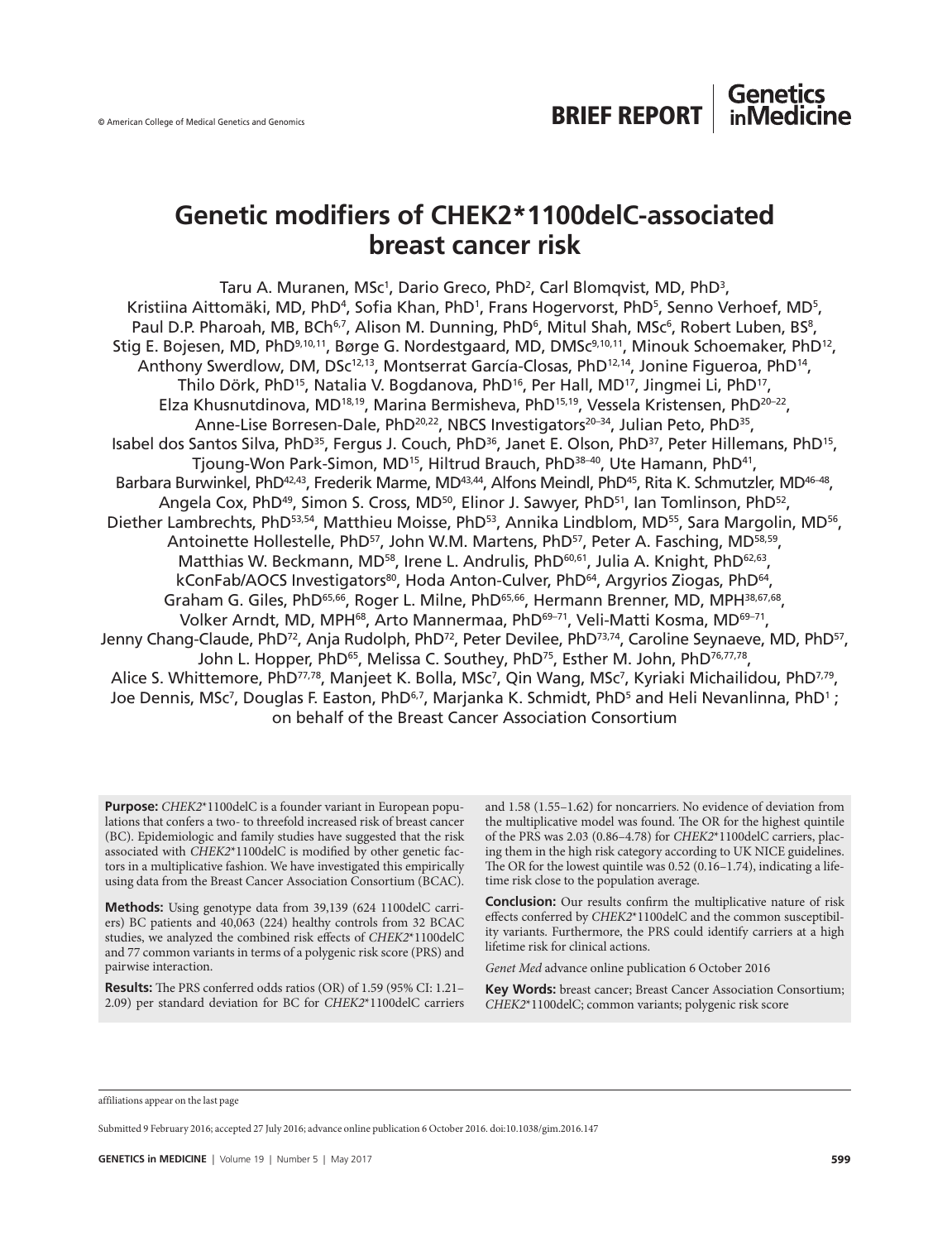**BRIEF REPORT** MURANEN et al | Genetic modifiers of CHEK2\*1100delC-associated breast cancer risk

The protein-truncating mutation *CHEK2*\*1100delC (checkpoint kinase 2) is a moderate-penetrance breast cancer risk variant with an estimated relative risk of two- to threefold.<sup>1,2</sup> However, several studies have shown that the cumulative lifetime risk of breast cancer for *CHEK2*\*1100delC carriers is markedly higher in women with a family history than in those without,<sup>3-5</sup> and that *CHEK2*\*1100delC carriers have a higher probability of developing bilateral breast cancer.6 These observations are quantitatively consistent with a simple polygenic model suggesting that *CHEK2*\*1100delC combines multiplicatively with other genetic loci. However, this has not yet been established empirically.

Genome-wide association studies have identified common genetic variants that are associated with increased risk of breast cancer. A polygenic risk score (PRS) based on 77 lowpenetrance variants may explain approximately 12–14% of the excess familial risk and has been shown to identify individuals at high risk at the population level.7,8 Some of these variants predispose predominantly to either estrogen receptor–positive (ER+) or estrogen receptor–negative (ER−) disease, the two main etiological subclasses of breast cancer.9 *CHEK2*\*1100delC carriers are more strongly predisposed to ER+ disease: approximately 90% of carrier tumors are ER+ in comparison to 77–78% of noncarrier tumors.10

Here, we report the synergistic risk effects attributable to *CHEK2*\*1100delC and the common breast cancer susceptibility variants individually and summarized in terms of the PRS.<sup>7,8</sup>

# **MATERIALS AND METHODS**

### **Study participants**

Female patients with invasive breast cancer and healthy controls of European ancestry from studies participating in the Breast Cancer Association Consortium (BCAC) were included (**Supplementary Table S1** online). Data from a study were included if the study provided genotype data of the common variants from at least one breast cancer patient carrying the 1100delC variant. This selection yielded data from 32 studies and a total of 79,202 study subjects, including 848 *CHEK2*\*1100delC carriers (**Supplementary Table S2** online) for pairwise interaction analyses. Complete quality-controlled<sup>7,10</sup> genotype data for all common variants and *CHEK2*\*1100delC were available from 33,624 study subjects (369 *CHEK2*\*1100delC carriers, **Supplementary Table S2** online). These data were used in the analyses involving the PRS.

All participating studies were approved by their institutional review committees. Each study followed national guidelines for participant inclusion and informed-consent procedures.

### **Genotyping**

All variants except *CHEK2*\*1100delC were genotyped centrally using a custom Illumina iSelect genotyping array (iCOGS, Illumina, San Diego, CA) as part of the COGS consortium studies as described.7,8 *CHEK2*\*1100delC was genotyped primarily using a custom-made TaqMan assay (Applied Biosystems, Foster City, CA); a small minority was genotyped using iPLEX.<sup>10</sup> In addition to the 38,549 study subjects genotyped using the iCOGS array, 40,653 BCAC study subjects were genotyped for up to 25 of the common risk variants. These data were used in the pairwise interaction analysis (**Supplementary Tables S2 and S3** online). These samples were genotyped by independent studies following BCAC genotyping standards as described previously.<sup>11,12</sup>

#### **Statistical analyses**

Statistical analyses were performed using Stata SE 10 (StataCorp, College Station, TX) and R version 2.15.2 (R Foundation for Statistical Computing, Vienna, Austria). For the common variants, a log-additive model was assumed; i.e., the risk was analyzed in terms of the number of disease-associated alleles (0, 1, 2) carried. *CHEK2*\*1100delC was assumed to follow a dominant inheritance model because the number of rare homozygotes was small  $(n = 19)$ . All analyses adjusted for the study and seven principal components defined on the basis of the genome-wide data from the iCOGS project as described previously.7 All reported tests were two-sided.

#### **Polygenic risk score**

To investigate the combined effects of common variants and *CHEK2*\*1100delC, a polygenic risk score (PRS) based on the main effects of the common variants was calculated using the formula  $\sum_{i=1}^{n} a_i \log_2 OR_i$ , where *n* is the number of loci included in the model, *a* is the number of susceptibility alleles in locus *i*, and OR is the per-allele odds ratio for breast cancer, estimated separately for each variant in the entire data set (**Supplementary Table S4a** online, "All" column). Results using a PRS based on previously reported ORs7,8 were essentially identical (data not shown). The PRS was approximately normally distributed in all study subgroups and it was standardized by the mean and standard deviation of the PRS among healthy individuals.<sup>8</sup> For pairs of linked variants with  $r^2 > 0.75$ , we included in the PRS only the lead variant (rs2981579, not rs2981582; rs12662670, not rs3757318; rs554219, not rs614367). We excluded two variants (rs78540526 and rs75915166) included in the PRS used by Mavaddat et al.<sup>8</sup> (which were not genotyped on the iCOGS array) as well as rs17879961, the *CHEK2* missense variant I157T, because the number of study subjects carrying both 1100delC and I157T was very low (*n* = 5). Thus, the resulting PRS included 74 variants. The interaction between PRS and *CHEK2*\*1100delC was assessed by comparing the following nested logistic regression models: a model including the PRS and 1100delC genotype and a model supplemented with an interaction term coded as the product of the PRS and 1100delC. In the analyses of the PRS and positive family history of breast cancer, positive family history was defined as at least one firstdegree relative with breast cancer.

The cumulative lifetime breast cancer risk of *CHEK2*\*1100delC carriers in different PRS percentiles was derived by assuming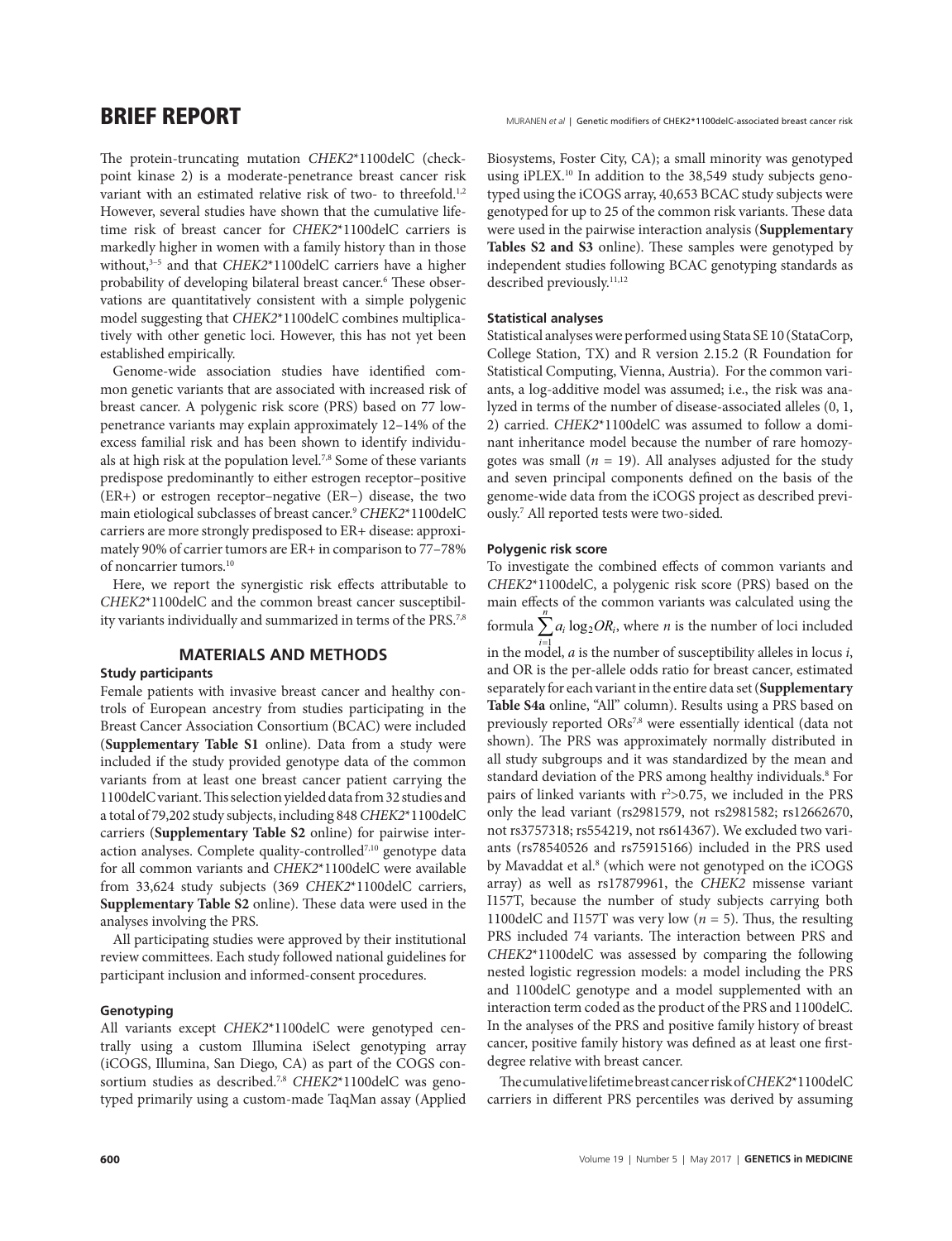an average lifetime risk of 22% for CHEK2\*1100delC carriers<sup>13</sup> and previously published relative risk estimates associated with the PRS<sup>8</sup>

#### **Pairwise interaction analyses**

We tested for pairwise interaction between each common variant and *CHEK2*\*1100delC as described for the interaction between the PRS and 1100delC. *P* values were corrected for 77 parallel tests using the Benjamini-Hochberg method.14 The OR for breast cancer was estimated separately for each of the common variants for the whole dataset and for the subgroup of 1100delC carriers. These analyses were also performed separately using a subgroup of breast cancer patients with ER+ disease because 1100delC is associated with ER+ breast cancer.<sup>10</sup> We tested for heterogeneity in the ORs among different BCAC studies by including (separately for each variant) an interaction term between the variant and the study. No significant heterogeneity was found for any variant (data not shown). Statistical power was estimated as previously suggested for risk interaction analyses.<sup>15</sup>

#### **RESULTS**

We analyzed the combined effects of *CHEK2*\*1100delC and common low-penetrance breast cancer risk variants using data from the international Breast Cancer Association Consortium (**Supplementary Table S2** online). The PRS summarizing the individual effects of 74 common variants was strongly associated with breast cancer risk among *CHEK2*\*1100delC carriers (OR per unit of standard deviation 1.59 (1.21–2.09), *P* = 0.0008) and the OR was similar to that of noncarriers (1.58 (1.55–1.62),  $P_{\text{interaction}} = 0.93$ ). ORs for the highest and lowest quintiles of the PRS distribution were 2.03 (0.86–4.78) and 0.52 (0.16–1.74) for *CHEK2*\*1100delC carriers, respectively, when compared to the middle quintile (**Table 1**). Both estimates were similar to those among noncarriers.

The OR associated with *CHEK2*\*1100delC in the analysis data set (2.99 (2.32–3.85)) was attenuated when the model was adjusted for positive family history of breast cancer. The OR associated with the PRS was also slightly attenuated (**Table 2**).

noncarriers and the carriers of CHEK2\*1100delC

|                      | <b>Noncarriers</b>  | CHEK2*1100delC<br>carriers |                         |        |  |  |  |
|----------------------|---------------------|----------------------------|-------------------------|--------|--|--|--|
|                      | OR (95% CI)         | P                          | OR (95% CI)             | P      |  |  |  |
| PRSa                 | $1.58(1.55 - 1.62)$ | $< 1.0E - 10$              | $1.59(1.21 - 2.09)^{b}$ | 0.0008 |  |  |  |
| Percentile of PRS, % |                     |                            |                         |        |  |  |  |
| 20                   | $0.52(0.48 - 0.56)$ | $< 1.0E - 10$              | $0.52(0.16 - 1.74)$     | 0.29   |  |  |  |
| $20 - 40$            | $0.78(0.72 - 0.84)$ | $2E-11$                    | $0.72(0.28 - 1.88)$     | 0.51   |  |  |  |
| $40 - 60$            | Referent            |                            | Referent                |        |  |  |  |
| 60-80                | $1.25(1.16 - 1.34)$ | 8E-10                      | $0.93(0.39 - 2.25)$     | 0.88   |  |  |  |
| >80                  | $1.92(1.80 - 2.06)$ | $< 1.0E - 10$              | $2.03(0.86 - 4.78)$     | 0.11   |  |  |  |

OR, odds ratio; PRS, polygenic risk score.

<sup>a</sup>OR was estimated per unit of standard deviation of the PRS. <sup>b</sup>P value = 0.93 for pairwise interaction between CHEK2\*1100delC and PRS.

No significant interaction between risk effects associated with 1100delC, PRS, and positive family history was found. However, in a case-only analysis, there was a significant association between the PRS and family history of breast cancer among both *CHEK2*\*1100delC carriers (OR 1.29 (1.01–1.65), *P* = 0.04) and noncarriers (OR 1.17 (1.12–1.21), *P* = 4E-16) (**Supplementary Figure S1** online).

When 77 common variants were considered individually, we found nominally significant interactions between five variants and *CHEK2*\*1100delC for overall breast cancer (rs11249433, rs11780156, rs204247, rs2981582, and rs704010; **Supplementary Table S4a** online). Two of these represented synergistic (more than multiplicative) and three antagonistic interactions (the estimated effect in 1100delC carriers being in the direction opposite to that in noncarriers). However, none of the interactions was significant after correction for multiple testing. Nine variants showed a nominally significant interaction for ER-positive breast cancer (**Supplementary Table S4b** online).

# **DISCUSSION**

Our analyses of the synergistic effects of *CHEK2*\*1100delC and 77 common low-penetrance variants on breast cancer risk strongly support the predicted multiplicative polygenic model.8,16,17 Although this has previously been shown for combinations of low-penetrance variants<sup>8</sup> and for variants in combination with BRCA1 and BRCA2 mutations,<sup>18</sup> this is the first direct demonstration of a "moderate" risk gene; therefore, it has important implications for risk prediction. The PRS was a significant risk factor for *CHEK2*\*1100delC carriers, and the estimated OR per unit of standard deviation was very similar in *CHEK2*\*1100delC carriers and in noncarriers, consistent with the hypothesis that the common susceptibility variants combine with the rare *CHEK2*\*1100delC variant in an approximately multiplicative fashion. Similarly, the PRS risk estimates for the highest and lowest quintiles did not differ between the *CHEK2*\*1100delC carriers and noncarriers. These two estimates for the *CHEK2*\*1100delC carriers alone did not reach statistical significance (**Table 1**), possibly reflecting limited statistical power due to the relatively low number of healthy variant carriers (**Supplementary Table S2** online). However, this **Table 1** Breast cancer risk associated with the PRS for is the largest study genotyped for *CHEK2*\*1100delC and these

| Table 2 Relative breast cancer risk associated with |
|-----------------------------------------------------|
| CHEK2*1100delC, PRS, and positive family history of |
| breast cancer in the analysis data set              |

| <b>Risk model</b>       | <b>Parameters</b>           | OR.  | 95% CI                             | P         |
|-------------------------|-----------------------------|------|------------------------------------|-----------|
| $BC~1100$ del $C$ + PRS | 1100delC                    | 299  | $2.32 - 3.85 < 1.0^{-10}$          |           |
|                         | <b>PRS</b>                  | 158  | $1.55 - 1.62 < 1.0$ <sup>-10</sup> |           |
| $BC~1100$ del $C$ +     | $1100$ del $C$              | 242  | $171 - 347$                        | $94^{-7}$ |
| PRS + family history    | <b>PRS</b>                  | 155  | $150-160 < 10^{-10}$               |           |
|                         | Family history <sup>a</sup> | 2.73 | $2.48 - 3.47 < 1.0$ <sup>-10</sup> |           |

OR, odds ratio; PRS, polygenic risk score.

<sup>a</sup>No significant interaction between positive family history of breast cancer and either *CHEK2*\*1100delC or PRS was found.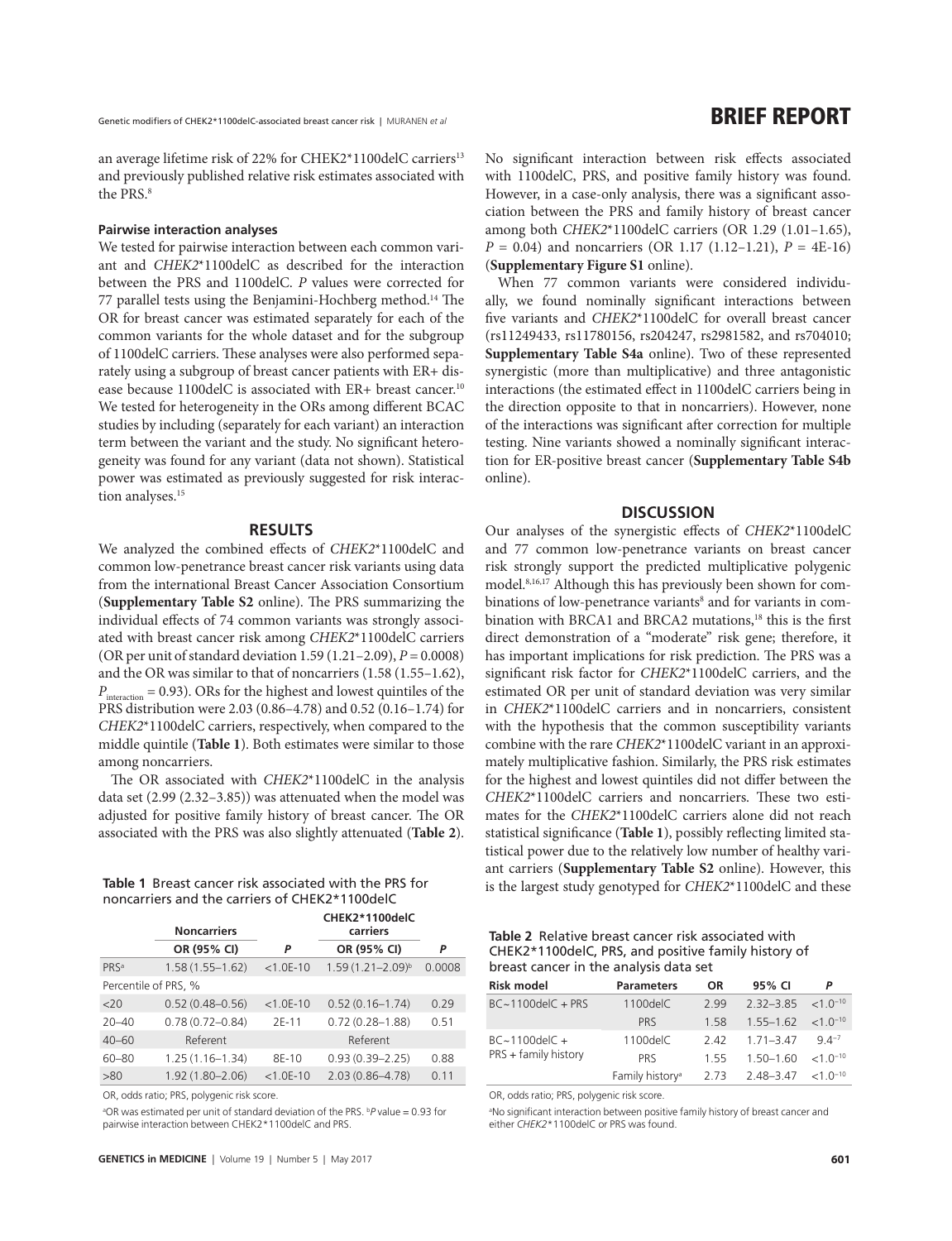**BRIEF REPORT** MURANEN et al | Genetic modifiers of CHEK2\*1100delC-associated breast cancer risk

common variants. Even though some of the point estimates are not significant, they are consistent with previous reports. Most importantly, we did not find evidence for deviation from the multiplicative model, suggesting that the PRS could be used in risk stratification of 1100delC carriers in a manner similar to that for noncarriers.

The unadjusted OR for the *CHEK2*\*110delC variants (**Table 2**) was higher in our analysis data set than that in previous reports.2,13 Adjusting for positive family history markedly attenuated the *CHEK2*\*1100delC-associated OR, suggestive of some oversampling of familial cases. The PRS OR was also slightly attenuated after the adjustment. However, *CHEK2*\*1100delC, PRS, and family history remained significant risk factors in the combined model (**Table 2**), suggesting that the common variants together explain part of the excess familial risk as previously suggested,16 but that the PRS also has predictive value in breast cancer families segregating *CHEK2*\*1100delC.

Recently, a large study estimating the risk associated with *CHEK2*\*1100delC in relation to age, tumor subtype, and family history reported that the cumulative lifetime risk for 1100delC carriers was approximately 22%.13 Assuming that the relative effect of the PRS is the same in carriers and noncarriers (OR  $>1.48$  (1.39–1.57) or <0.65 (0.60–0.70) for percentiles  $>80\%$ or <20%, respectively),<sup>8</sup> 20% of the 1100delC carriers with the highest PRS would have a lifetime risk higher than 32.6% (30.6– 34.5%), thus exceeding the threshold for the high-risk category (>30%) according to the UK NICE guidelines for familial breast cancer.19 Similarly, for the 20% of 1100delC carriers with the lowest PRS, the lifetime risk would be less than 14.3% (13.2%- 15.4%), i.e., close to the average population risk. These observations imply that if *CHEK2*\*1100delC is to be used for risk prediction, then it can be made more effective by including the PRS, which represents the risk-modifying effects of common variants, in the prediction.

*CHEK2*\*1100delC carrier cancers do not represent a phenotypically distinct subgroup of breast carcinomas. Instead, the phenotypic diversity of *CHEK2*\*1100delC-associated cancers resembles that of breast tumors in general.10 Thus, it was not surprising that the relative risks conferred by the common variants were similar for the *CHEK2*\*1100delC carriers and noncarriers, and that no significant pairwise interaction was found. We estimated that we had sufficient statistical power (80%, at  $P < 0.05$ ) to detect a pairwise interaction between *CHEK2*\*1100delC and any of the common variants if the interaction OR was 2.5 or more, but not enough power to detect interactions comparable in magnitude to the risk effects associated with the low-penetrance variants (OR 1.1–1.5). Thus, it remains possible that more modest departures from a multiplicative model may exist. However, if so, then much larger casecontrol studies, perhaps combined with pedigree analyses, will be required to detect them.

In conclusion, our analyses confirm the predicted multiplicative relationship between *CHEK2*\*1100delC and the common low-penetrance variants. Hence, the PRS could be applied to risk prediction of the variant carriers in a manner similar to

that used for the general population. Most importantly, the PRS could help identify the high-risk group of the *CHEK2*\*1100delC carriers who would benefit most from clinical intervention.

# SUPPLEMENTARY MATERIAL

Supplementary material is linked to the online version of the paper at http://www.nature.com/gim

# Acknowledgments

Acknowledgments are linked to the online version of the paper at http://www.nature.com/gim.

## **DISCLOSURE**

The authors declare no conflict of interest.

The last two authors contributed equally to this work.

1 Department of Obstetrics and Gynecology, Helsinki University Hospital, University of Helsinki, Helsinki, Finland; <sup>2</sup> Unit of Systems Toxicology, Finnish Institute of Occupational Health, Helsinki, Finland; 3 Department of Oncology, Helsinki University Hospital, University of Helsinki, Helsinki, Finland; 4 Department of Clinical Genetics, Helsinki University Hospital, University of Helsinki, Helsinki, Finland; 5Netherlands Cancer Institute, Antoni van Leeuwenhoek hospital, Amsterdam, The Netherlands; 6 Centre for Cancer Genetic Epidemiology, Department of Oncology, University of Cambridge, Cambridge, UK; <sup>7</sup> Centre for Cancer Genetic Epidemiology, Department of Public Health and Primary Care, University of Cambridge, Cambridge, UK; <sup>8</sup>Clinical Gerontology, Department of Public Health and Primary Care, University of Cambridge, Cambridge, UK; 9 Faculty of Health and Medical Sciences, University of Copenhagen, Copenhagen, Denmark; 10Copenhagen General Population Study, Herlev Hospital, Copenhagen University Hospital, Herlev, Denmark; 11Department of Clinical Biochemistry, Herlev Hospital, Copenhagen University Hospital, Herlev, Denmark; <sup>12</sup>Division of Genetics and Epidemiology, The Institute of Cancer Research, London, UK; 13Division of Breast Cancer Research, The Institute of Cancer Research, London, UK; 14Division of Cancer Epidemiology and Genetics, National Cancer Institute, Rockville, Maryland, USA; 15Gynaecology Research Unit, Hannover Medical School, Hannover, Germany; <sup>16</sup>Department of Radiation Oncology, Hannover Medical School, Hannover, Germany; <sup>17</sup>Department of Medical Epidemiology and Biostatistics, Karolinska Institutet, Stockholm, Sweden; 18Department of Genetics and Fundamental Medicine, Bashkir State University, Ufa, Russia; 19Institute of Biochemistry and Genetics, Ufa Scientific Center of Russian Academy of Sciences, Ufa, Russia; <sup>20</sup>Department of Genetics, Institute for Cancer Research, Radiumhospitalet, Oslo University Hospital, University of Oslo, Oslo, Norway; 21Department of Clinical Molecular Biology, Oslo University Hospital, Oslo, Norway; 22K.G. Jebsen Center for Breast Cancer Research, Institute of Clinical Medicine, Faculty of Medicine, University of Oslo, Oslo, Norway; <sup>23</sup>Department of Oncology, Radiumhospitalet, Oslo University Hospital, University of Oslo, Oslo, Norway; 24Department of Radiology, Radiumhospitalet, Oslo University Hospital, University of Oslo, Oslo, Norway; 25National Resource Centre for Long-term Studies after Cancer, Cancer Clinic, Radiumhospitalet, Oslo University Hospital, University of Oslo, Oslo, Norway; 26Department of Breast and Endocrine Surgery, Institute for Clinical Medicine, Ullevaal University Hospital, Oslo, Norway; <sup>27</sup>Department of Clinical Molecular Biology, Institute of Clinical Medicine, Akershus University Hospital, Lørenskog, Norway; 28Department of Oncology, Ullevaal University Hospital, University of Oslo, Oslo, Norway; 29Department of Pathology, Akershus University Hospital, Lørenskog, Norway; 30Department of Surgery, Akershus University Hospital, Lørenskog, Norway; 31Department of Oncology, Haukeland University Hospital, Bergen, Norway; <sup>32</sup>Section of Oncology, Institute of Medicine, University of Bergen, Bergen, Norway; <sup>33</sup>Norwegian Centre for Integrated Care and Telemedicine, University Hospital of North Norway, Tromsø, Norway; 34Department of Community Medicine, Faculty of Health Sciences, University of Tromsø–The Arctic University of Norway, Tromsø, Norway; 35Department of Non-Communicable Disease Epidemiology, London School of Hygiene and Tropical Medicine, London, UK; <sup>36</sup>Department of Laboratory Medicine and Pathology, Mayo Clinic, Rochester, Minnesota, USA; <sup>37</sup>Department of Health Sciences Research, Mayo Clinic, Rochester, Minnesota, USA; 38German Cancer Consortium (DKTK), German Cancer Research Center (DKFZ), Heidelberg, Germany; <sup>39</sup>Dr. Margarete Fischer-Bosch-Institute of Clinical Pharmacology, Stuttgart, Germany; <sup>40</sup>University of Tübingen, Germany; <sup>41</sup>Molecular Genetics of Breast Cancer, German Cancer Research Center (DKFZ), Heidelberg, Germany; 42Molecular Epidemiology Group, German Cancer Research Center (DKFZ), Heidelberg, Germany; 43Department of Obstetrics and Gynecology, University of Heidelberg, Heidelberg, Germany; 44National Center for Tumor Diseases, University of Heidelberg, Heidelberg, Germany; 45Division of Gynaecology and Obstetrics, Technische Universität München, Munich, Germany; 46Center for Molecular